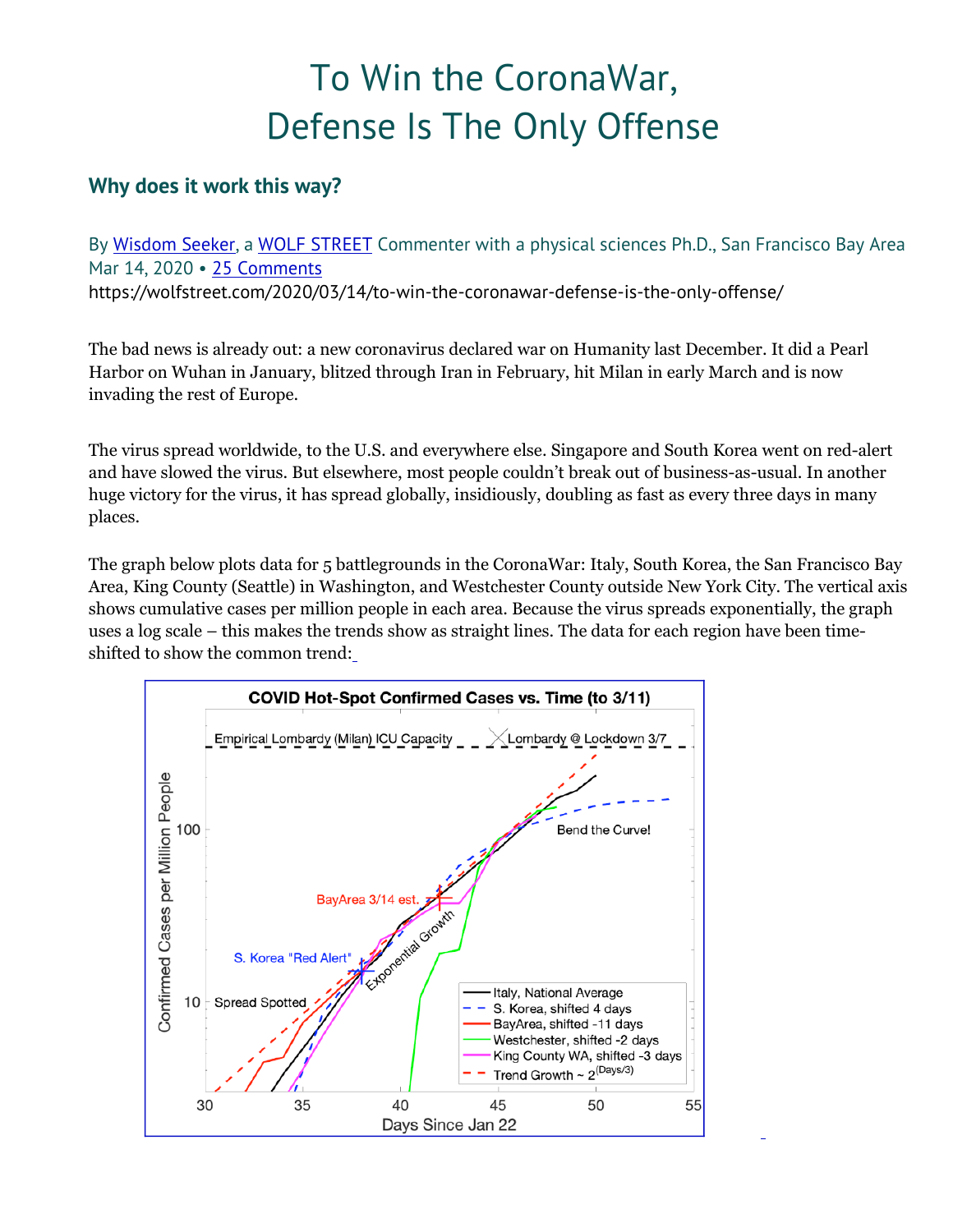The data come from the Johns Hopkins University COVID dataset, supplemented after 3/9 by county reports for the US hot spots.

All 5 regions show the same process:

- 1. Detection of early spread of the disease, with testing "catching up" to what's going on.
- 2. Exponential growth with a doubling time of about three days.
- 3. Two possible outcomes: either defeat massive fatalities due to "ICU overload"; or victory a "bend the curve" taming of the outbreak.

The horizontal dashed line on the graph is an empirical estimate of the "ICU overload" threshold. It's based on the level of cases in Lombardy (Milan region of Italy) when media reported overwhelmed hospitals. It's not exact – each region has its own characteristics. But Lombardy has a good medical system.

Regardless, there's always a limit, and with exponential growth the difference between systems is only a few days either way. To stay out of "ICU Overload," we have to act now to stop the close-encounter social interactions that spread the disease.

## **Why does it work this way?**

The science of epidemiology is fascinating and can be complex, but for a population with no immunity, the math for the early stage of an epidemic is simple exponential growth. If a typical infected person unwittingly spreads the disease to others, the disease multiplies. And then the newly infected spread it further, and it multiplies again.

In the early stages this process is nearly invisible. But left unchecked, it grows fast and soon becomes catastrophic.

For each region, the tipping point between "really bad flu season" and "thousands dead" occurs if too many patients with COVID pneumonia overwhelm hospitals.

With enough ICUs, ventilators and oxygen support, coronavirus is much less deadly. But if too many people need those resources, doctors must make life-or-death decisions. The oldest and sickest get left to die, so that others have a chance to live. "Excess Mortality" spikes up not just among COVID patients, but for all ailments that cannot get full care.

This disaster happened in Wuhan, in Iran, and is now happening in Lombardy (Milan area) in northern Italy. We must not let it happen anywhere else! There is good news: the world finally responding, and the faster we act, the less overall damage there will be.

Underlying all the shutdowns and closures is one principle: the only offense against this Coronavirus is a great defense. There's no cure, and there won't be a vaccine for a while yet. So the only way to save lives is to